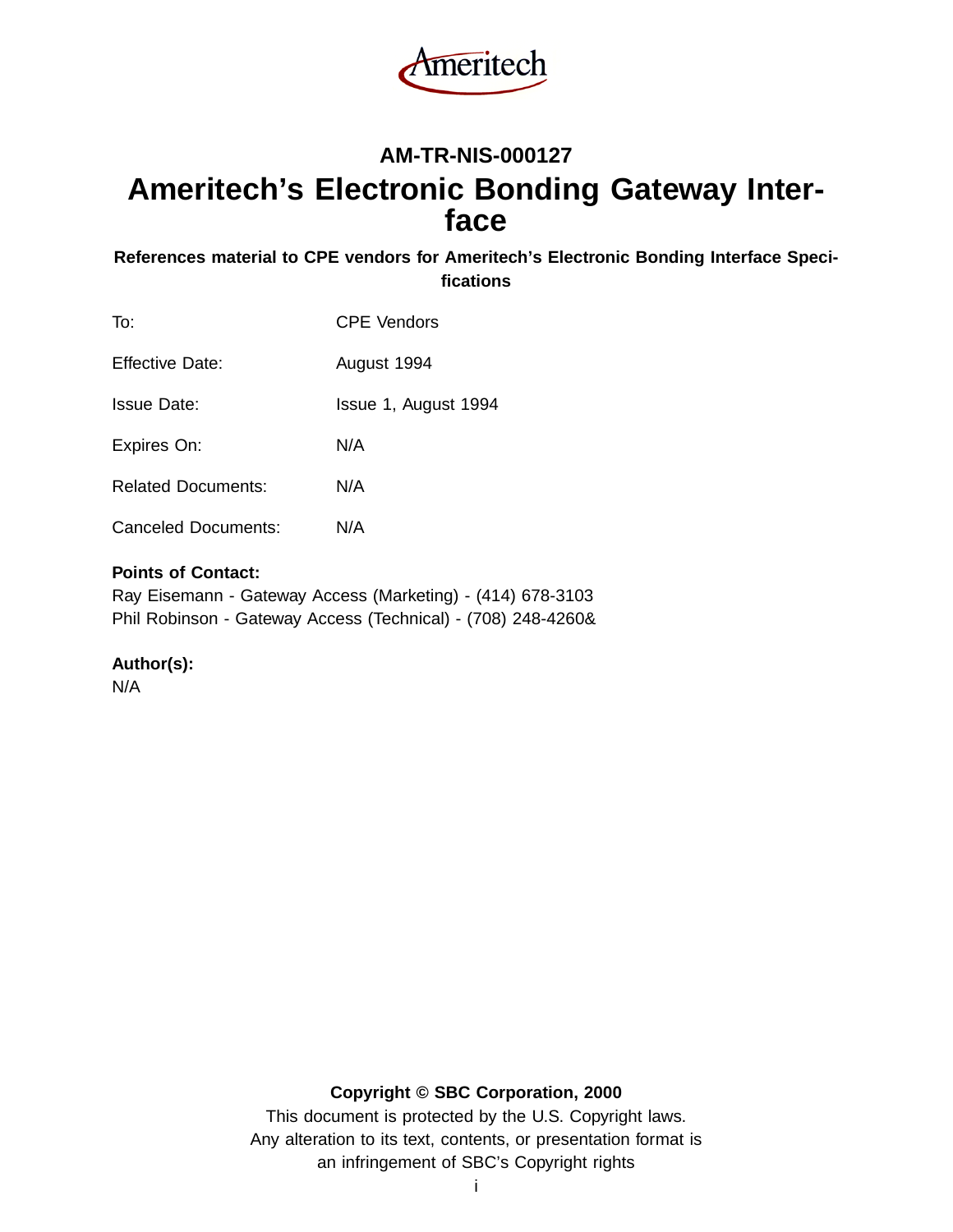# **Table of Contents**

| 1. |      | <b>INTRODUCTION</b>                    | 3 |
|----|------|----------------------------------------|---|
|    | 1.1. | General                                | 3 |
|    | 1.2. | <b>Reasons for Reissue</b>             | 3 |
| 2. |      | AMERITECH'S ELECTRONIC BONDING GATEWAY | 3 |
|    | 2.1. | Purpose                                | 3 |
|    | 2.2. | Capabilities                           | 3 |
| 3. |      | <b>REFERENCES</b>                      | 5 |

# **Copyright © SBC Service, Inc. 2000**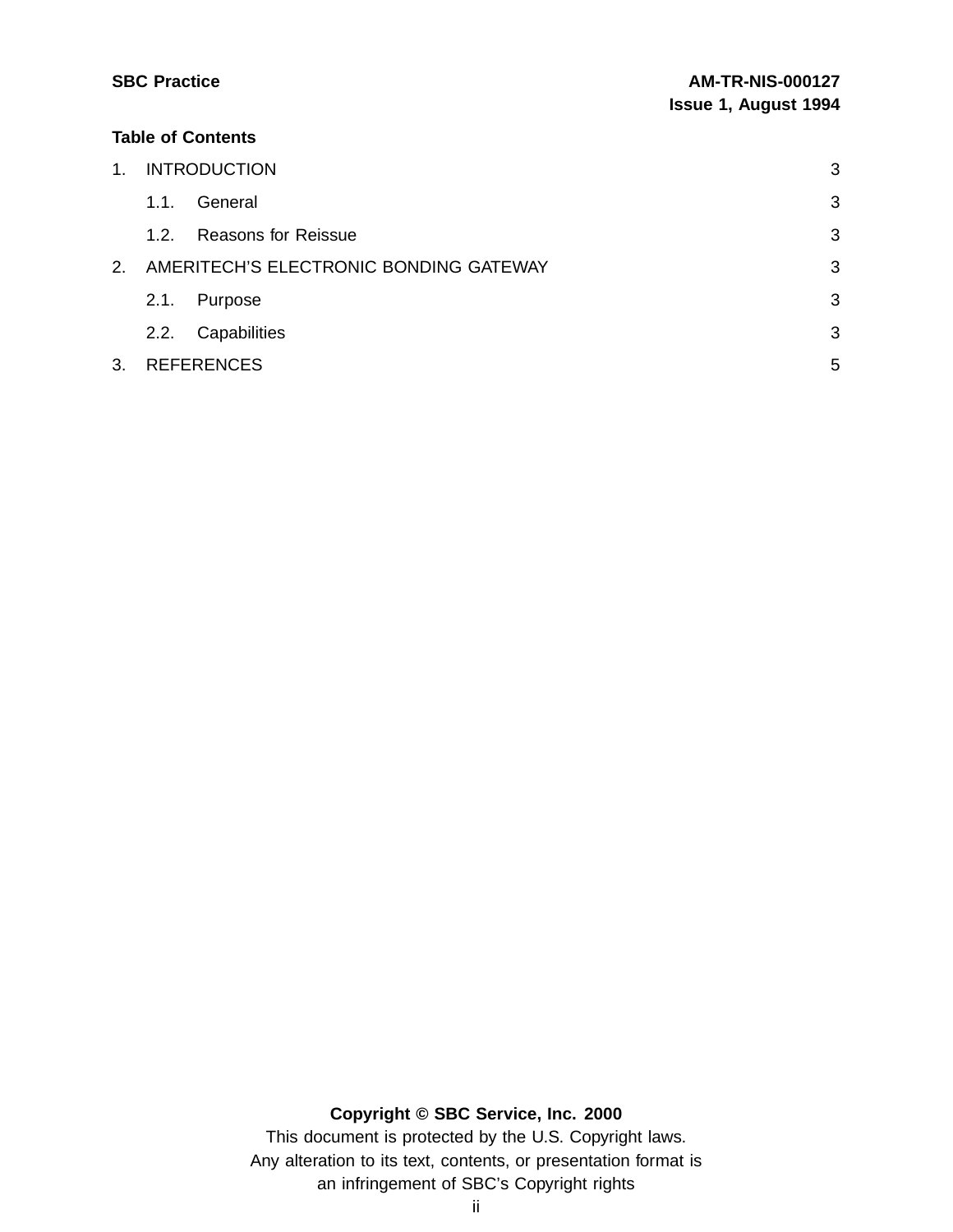## **TECHNICAL REFERENCE NOTICE**

This Technical Reference is published by Ameritech to provide a Network Interface Specification of the Electronic Bonding Gateway. It provides interface specifications as a guide for CPE vendors.

Ameritech reserves the right to revise this document for any reason including, but not limited to, conformity with standards promulgated by various agencies, utilization of advances in the state of the technical areas, or the reflection of changes in the design of any equipment, techniques or procedures described or referred to herein.

**AMERITECH MAKES NO REPRESENTATION OR WARRANTY, EXPRESS OR IMPLIED, WITH RESPECT TO THE SUFFICIENCY, ACCURACY, OR UTILITY OF ANY INFORMATION OR OPINION CONTAINED HEREIN. AMERITECH EXPRESSLY ADVISES THAT ANY USE OF OR RELIANCE UPON THIS TECHNICAL REFERENCE IS AT THE RISK OF THE USER AND THAT AMERITECH SHALL NOT BE LIABLE FOR ANY DAMAGE OR INJURY IN-CURRED BY ANY PERSON ARISING OUT OF THE SUFFICIENCY, ACCURACY, OR UTILITY OF ANY INFORMATION OR OPINION CONTAINED HEREIN.**

This document is not to be construed as a suggestion to any manufacturer to modify or change any of its products, nor does this document represent any commitment by Ameritech or any Ameritech Operating Company (AOC) to purchase any product, whether or not it provides the described characteristics.

Ameritech does not recommend products, and nothing contained herein is intended as a recommendation of any product to anyone.

Nothing contained herein shall be construed as conferring by implication, estoppel, or otherwise any license or right under any patent, whether or not the use of any information herein necessarily employs an invention of any existing or later issued patent.

Ameritech reserves the right not to offer any or all of these services and to withdraw any or all of them at any future time.

With respect to services offered pursuant to tariff, however, the terms and conditions of the service offering are determined by the tariff itself and applicable laws and regulations.

Document may be ordered from Ameritech by contacting the Document Order Center at (847) 248-4324.

### **Copyright © SBC Service, Inc. 2000**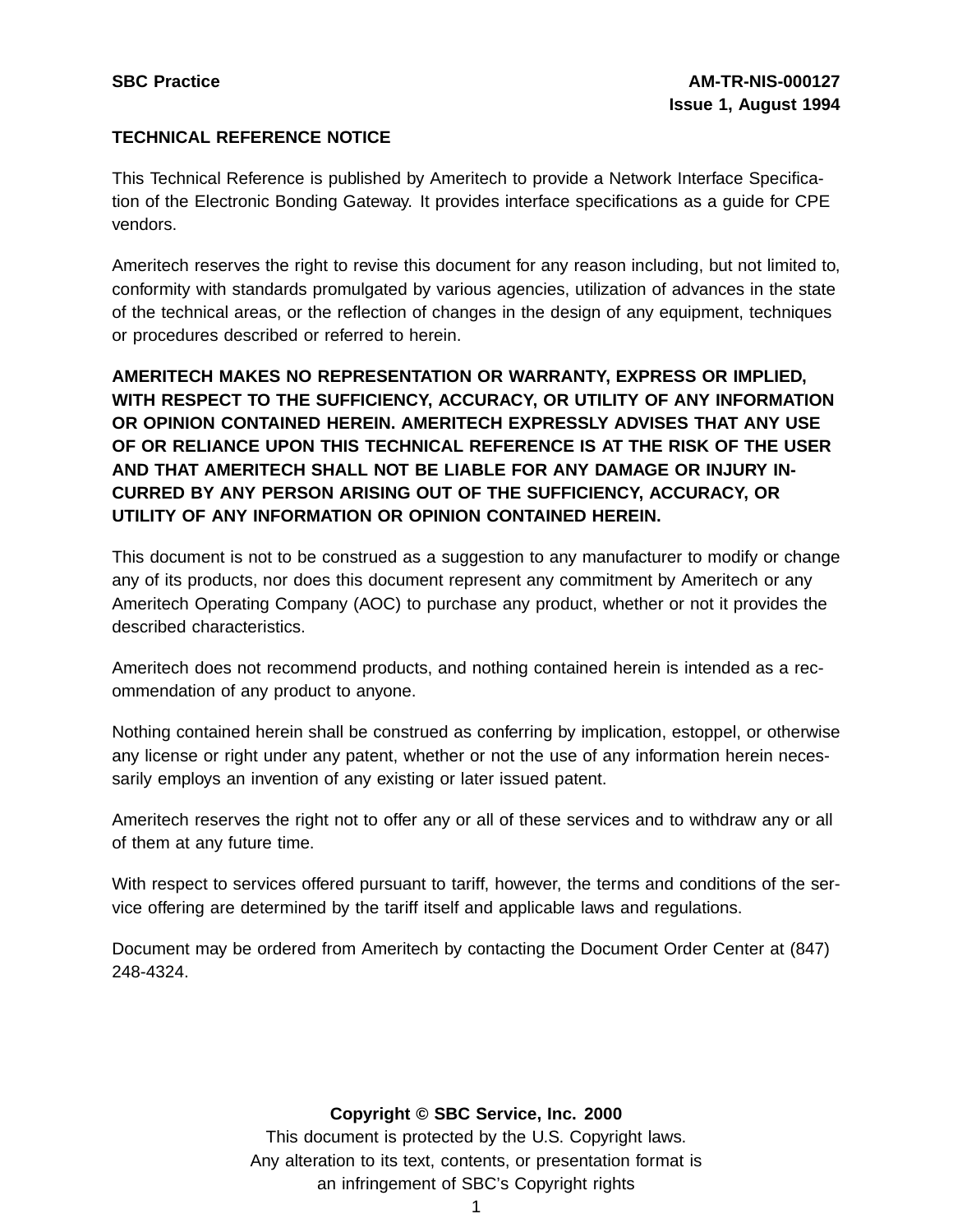# **Copyright © SBC Service, Inc. 2000**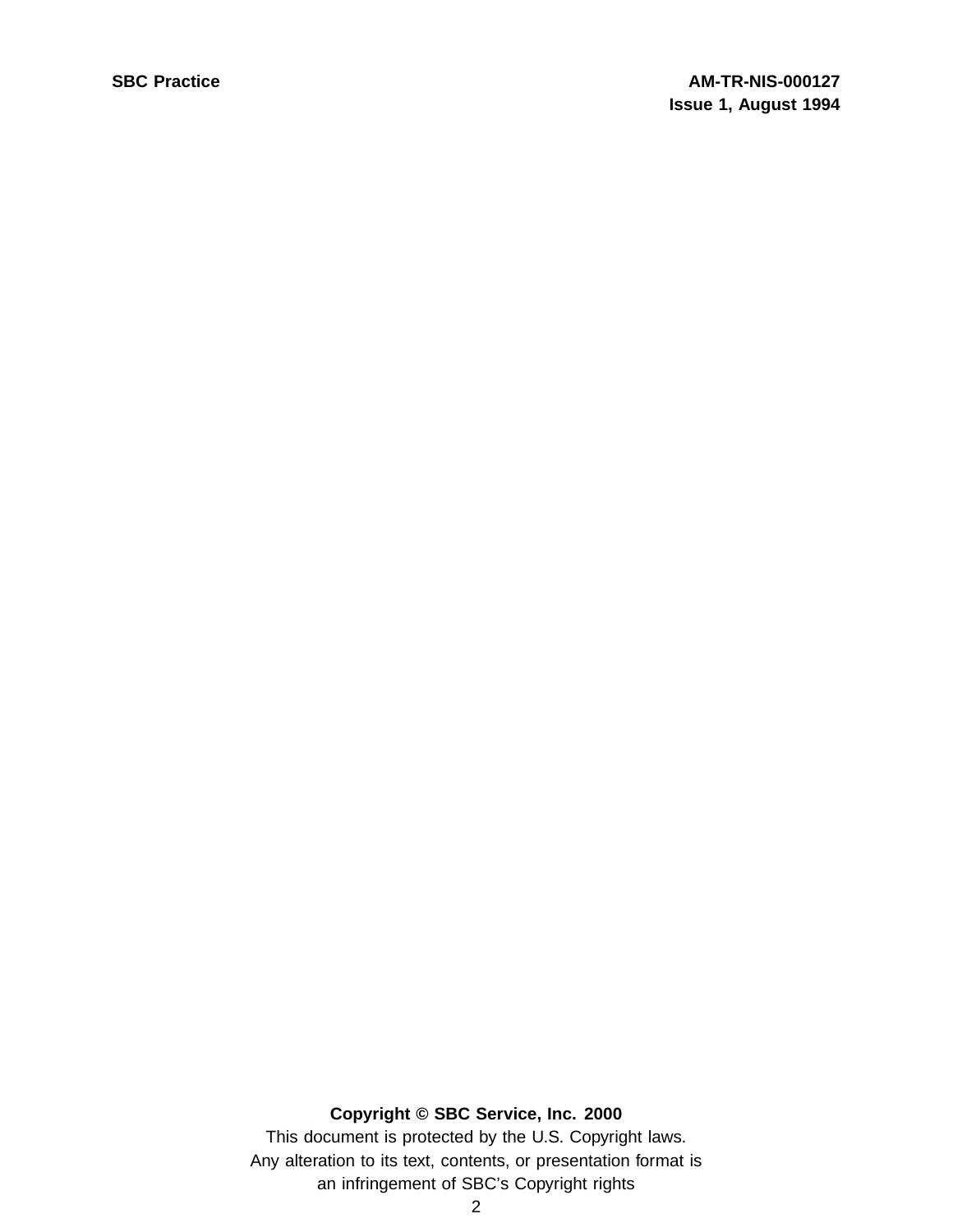## **1. INTRODUCTION**

### **1.1. General**

This document describes a new Electronic Bonding Gateway interface that will provide an application to application interface to Ameritech for Trouble Administration. It converts gateway messages to Loop Maintenance Operations System (LMOS) and Work Force Administration System (WFA) transmissions required to initiate, manage. and close maintenance trouble reports.

The Electronic Bonding Gateway is defined as an X.25G Packet Switched Port connection to an Open systems Interconnection (OSI) seven layer application stack. This stack allows for transmission of application-to-application protocol specific messages and provides peer authentication. The gateway will use Common Management Information Protocol (CMIP) protocol.

The initial business function provided by the Ameritech Electronic Bonding Gateway is:

Trouble Administration - A remote mechanism for Special Access, Switched Access, and exchange services customers to manage their trouble reports.

### **1.2. Reasons for Reissue**

If Ameritech should decide to implement any future Electronic Bonding Gateway enhancements, this document will be reissued and the reason for the reissue will be outlined in this section.

### **2. AMERITECH'S ELECTRONIC BONDING GATEWAY**

### **2.1. Purpose**

Ameritech's Electronic Bonding Gateway Interface is the point of connection between Electronic Bonding compatible Customer Premises Equipment and the Ameritech Electronic Bonding Gateway. It allows a customer to create and manage Trouble Reports submitted to Ameritech on a computer application to application basis.

### **2.2. Capabilities**

The Electronic Bonding Gateway Interface is described in the three ANSI Standards discussed below.

In addition to the Telecommunications Trouble Report, the T1.227 standard describes several optional objects that provide additional capabilities. Table 1 lists the managed objects in the standard and shows which ones Ameritech will implement as part of this offering. Others will be considered for implementation as customer system needs evolve.

# **Copyright © SBC Service, Inc. 2000**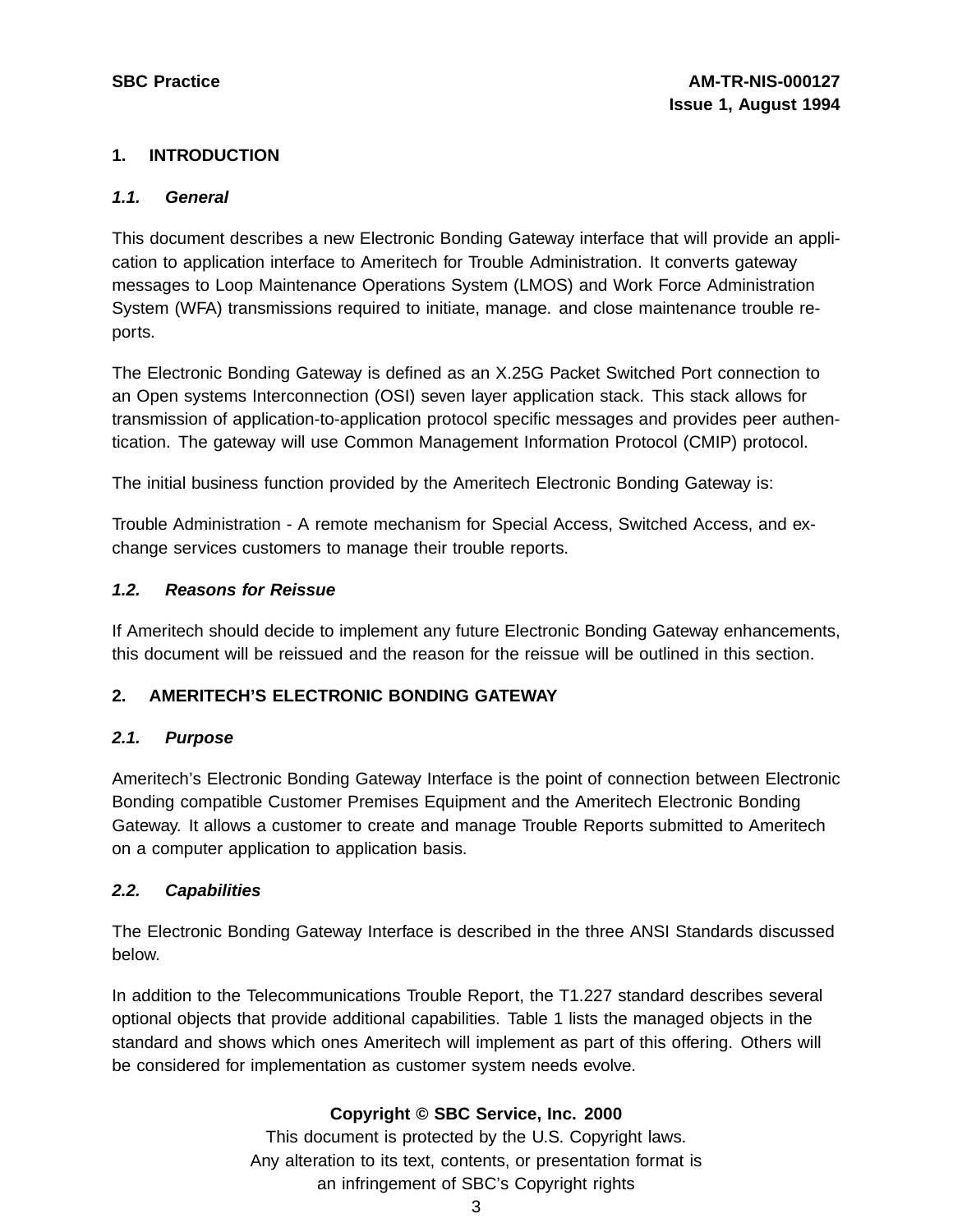#### **Table 1.**

| Object                                     |   |
|--------------------------------------------|---|
| Account                                    | х |
| <b>Customer Network Management Service</b> | X |
| Contact                                    |   |
| Telecommunications Trouble Report          | X |
| <b>Repair Activity</b>                     |   |
| <b>Service Profile</b>                     |   |
| <b>Trouble History Record</b>              |   |
| <b>Trouble Report</b>                      | X |
| <b>Trouble Report Format Definition</b>    | X |

The T1.228 standard describes a number of functional units that provide additional functions to the basic trouble report process. Table 2 lists the functional units and shows which ones Ameritech will implement as part of this offering.

### **Table 2.**

| <b>Functional Units</b>                                           |   |
|-------------------------------------------------------------------|---|
| Kernel - Create a Telecommunications Trouble Report               | x |
| Kernel - Get information from a Telecommunications Trouble Report | x |
| <b>Request Trouble Report Format</b>                              |   |
| Trouble History Event Notificaon                                  |   |
| <b>Review Trouble History Record</b>                              |   |
| Add Trouble Information                                           | X |
| Trouble Report Status / Commitment Time Update Notification       |   |
| Verify Trouble Report Completion                                  | X |
| Modify Trouble Administration Information                         | x |
| Trouble Administration Configuration Event Notification           | x |
| Trouble Report Progress Notificaton                               |   |
| <b>Cancel Trouble Report</b>                                      | x |

#### **Copyright © SBC Service, Inc. 2000**